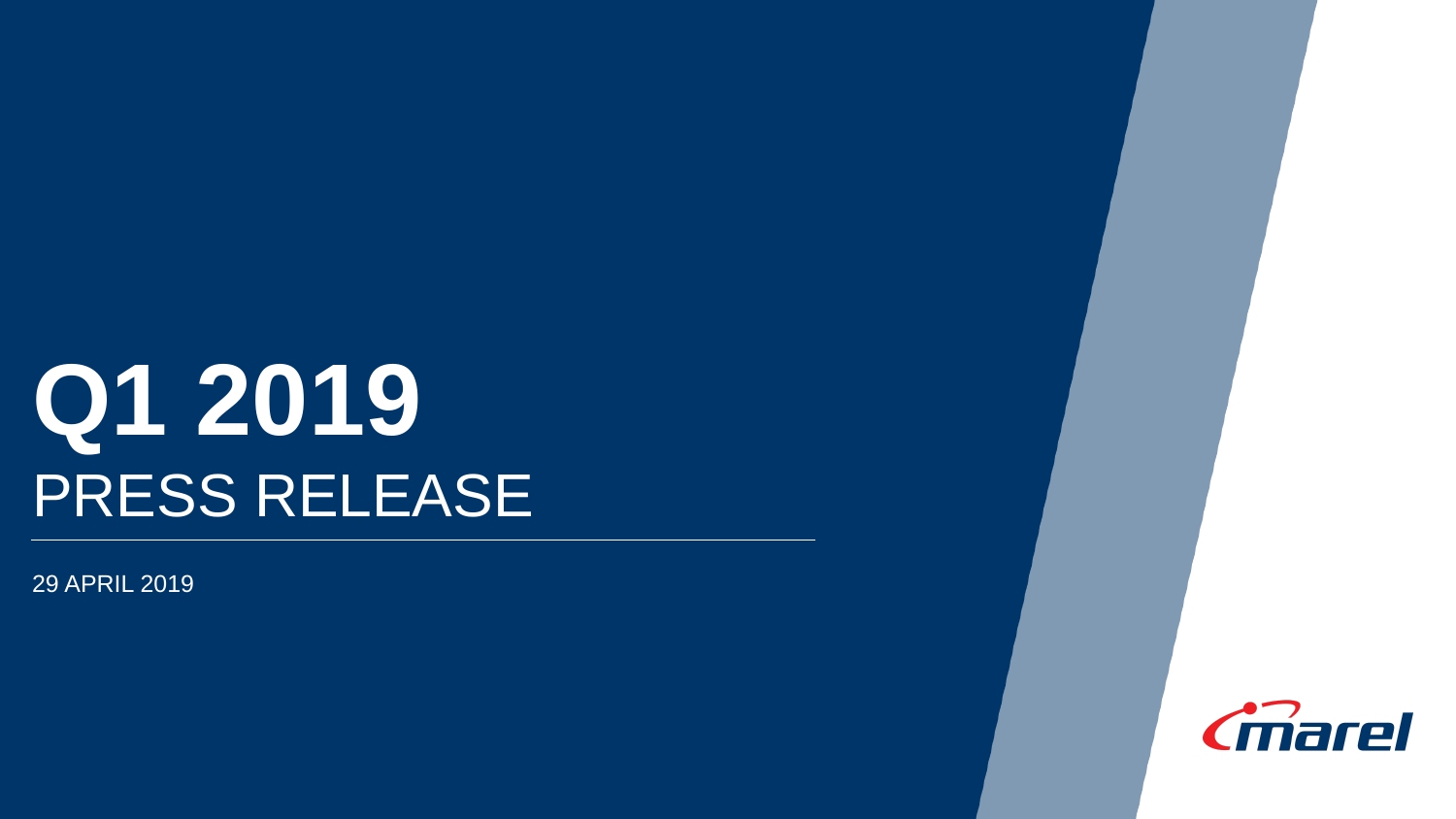

### **Q1 2019 – A solid start to the year**

### **Q1 2019 Highlights**

- Orders received were EUR 323.3m (1Q18: 329.3m).
- Revenues were EUR 324.6m (1Q18: 288.4m).
- Adjusted EBIT\* was EUR 47.5m (1Q18: 43.8m), translating to an EBIT\* margin of 14.6% (1Q18: 15.2%).
- Net result was EUR 32.2m (1Q18: 28.3m).
- Basic earnings per share (EPS) were EUR 4.85 cents (1Q18: 4.11 cents).
- Cash flow from operating activities before interest and tax in the quarter was EUR 59.6m (1Q18: 55.6m).
- Net debt/EBITDA was x2.2 at end of March (YE18: x2.0). Targeted capital structure is x2-3 net debt/EBITDA.
- The order book was EUR 474.7m (YE18: 476.0m and 1Q18: 528.7m).

### **2019 CAPITAL MARKETS DAY**

Marel will host its 2019 Capital Markets Day at the company's manufacturing and innovation facilities in Boxmeer, the Netherlands, on 2 May 2019.

There will also be an optional customer site visit to one of Marel's longstanding customers in the poultry industry on the following day, on 3 May 2019.

For further information, please contact: [IR@marel.com](mailto:IR@marel.com)

### **Árni Oddur Thórdarson, CEO KEY FIGURES (**EUR m)

*"We are pleased to report great results in the first quarter of 2019. We continue our strong performance with revenues of EUR 325 million, up 13% compared with the first quarter of 2018. Operational performance is solid where we deliver an EBIT\* margin of 14.6%.*

*Our market is dynamic and fast growing. Global consumers are asking for a balanced diet at affordable prices. With our global reach and innovative product portfolio, we managed to secure EUR 323 million of orders in the first quarter. These were well balanced between greenfields, modernization and recurring maintenance. In particular, we note rising greenfield demand from Asia and China to enable processors to meet existing demand from local consumers. At the same time, the US and European markets continue to perform well.*

*We are looking forward to the upcoming IFFA meat and Brussels seafood trade shows where we will introduce new solutions that continue to transform the way food is processed. Our focus there is on further automation and agility to enable processors to deliver consumer products that are convenient, safe and affordable, and processed in a sustainable way.*

*Preparation of the intended dual listing and offering of Marel shares on Euronext Amsterdam, in addition to the current listing in Iceland, is progressing as planned. Timing is expected to be a pre-summer listing, subject to market conditions."*

| As per financial statements                      | <b>1Q19</b> | 1Q18  | Change   |
|--------------------------------------------------|-------------|-------|----------|
| Revenues                                         | 324.6       | 288.4 | 12.6%    |
| Gross profit                                     | 125.4       | 111.5 | 12.5%    |
| Gross profit as a % of revenues                  | 38.6%       | 38.7% |          |
| Adjusted result from operations (Adjusted EBIT)  | 47.5        | 43.8  | 8.4%     |
| EBIT* as a % of revenues                         | 14.6%       | 15.2% |          |
| <b>EBITDA</b>                                    | 59.1        | 55.3  | 6.9%     |
| EBITDA as a % of revenues                        | 18.2%       | 19.2% |          |
| Amortization of acquisition-related (in)tangible |             |       |          |
| assets                                           | (2.6)       | (2.3) |          |
| Result from operations (EBIT)                    | 44.9        | 41.5  | 8.2%     |
| EBIT as a % of revenues                          | 13.8%       | 14.4% |          |
| Net result                                       | 32.2        | 28.3  | 13.8%    |
| Net result as a % of revenues                    | 9.9%        | 9.8%  |          |
| <b>Orders Received</b>                           | 323.3       | 329.3 | $-1.8%$  |
| Order Book                                       | 474.7       | 528.7 | $-10.2%$ |

| Cash flows                                                                              | <b>1Q19</b>              | 1Q18                     |
|-----------------------------------------------------------------------------------------|--------------------------|--------------------------|
| Cash generated from operating activities,<br>before interest & tax                      | 59.6                     | 55.6                     |
| Net cash from (to) operating activities<br>Investing activities<br>Financing activities | 52.3<br>(10.8)<br>(49.6) | 44.2<br>(11.2)<br>(43.6) |
| Net cash flow                                                                           | (8.1)                    | (10.6)                   |
| <b>Financial position</b>                                                               | 31/03<br>2019            | 31/12<br>2018            |
| Net Debt (Including Lease liabilities)                                                  | 472.3                    | 431.6                    |
| Operational working capital <sup>1)</sup>                                               | 47.4                     | 27.7                     |

 $1)$  Trade receivables, Inventories, Net contract liabilities and Trade payables.

| <b>Key ratios</b>                                                                                                      | <b>1Q19</b>  | 1Q18         |
|------------------------------------------------------------------------------------------------------------------------|--------------|--------------|
| Current ratio<br>Quick ratio                                                                                           | 0.9<br>0.6   | 0.8<br>0.5   |
| Number of outstanding shares (millions)<br>Market cap. in billions of Euros based on<br>exchange rate at end of period | 659.7<br>2.6 | 683.8<br>2.0 |
| Return on equity                                                                                                       | 23.7%        | 21.7%        |
| Basic earnings per share in euro cents                                                                                 | 4.85         | 4.11         |
| Leverage $2)$                                                                                                          | 2.2          | 2.0          |

2) Net Debt (Including Lease liabilities) / LTM EBITDA.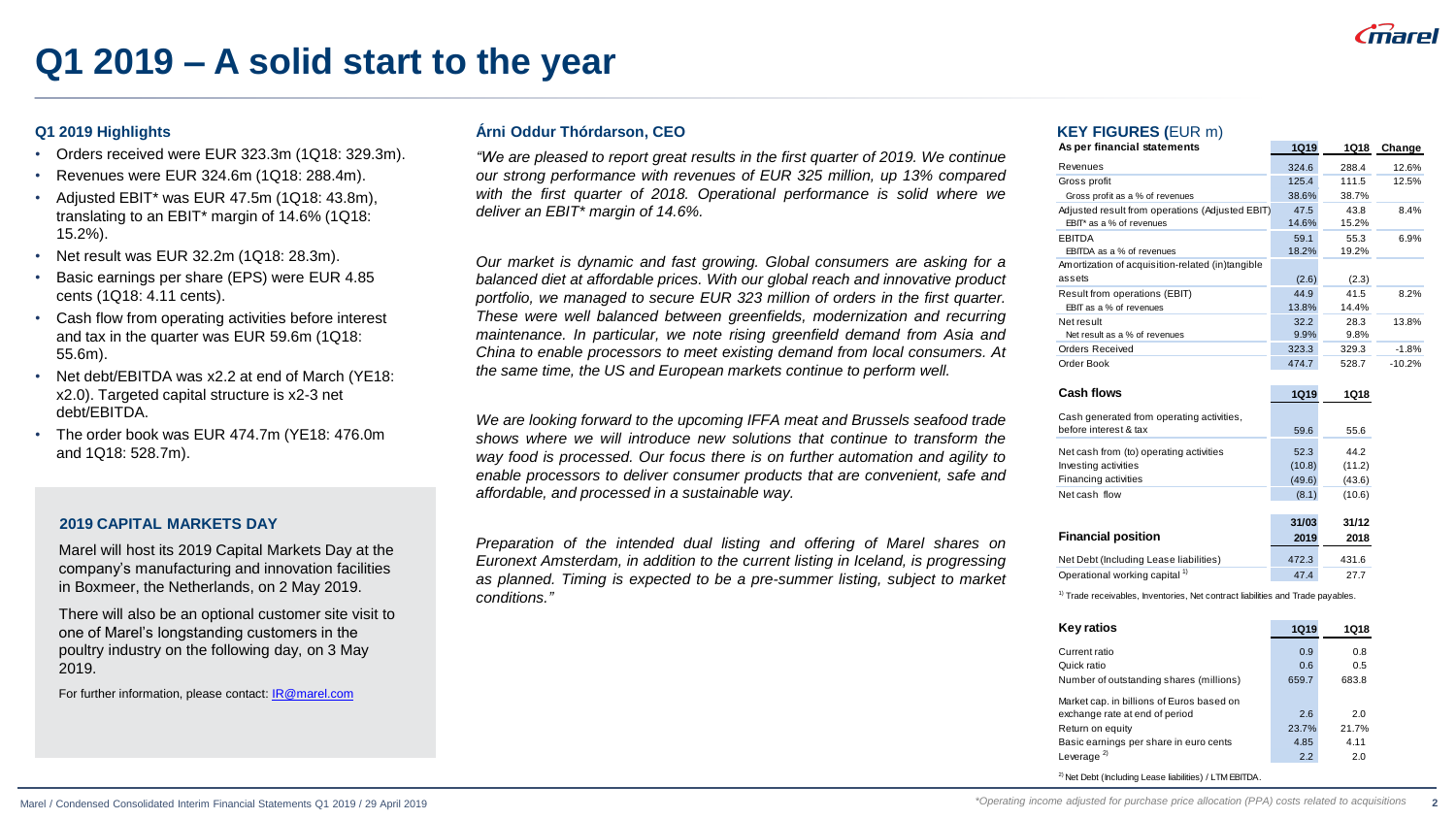# **FINANCIAL PERFORMANCE**



- Orders received in the first quarter were EUR 323.3m, up 9.2% QoQ and down 1.8% compared to the record first quarter of 2018.
- Overall, Marel's commercial position continues to benefit from its full-line offering and steady launch of innovative high-tech equipment and software for smarter processing. Global reach and focus on full-line offering across the poultry, meat and fish industries counterbalances fluctuations in operations. Marel benefits from low customer concentration and no customer accounts for more than 5% of the total revenues in 1Q19.
- Orders received from Asia and China are on the rise, in particular greenfield demand to enable processors to meet existing demand from local consumers. At the same time, the US and European markets continue to perform well.

### **A robust and well-diversified order book continues to provide a good foundation for the rest of 2019**

- The order book was stable at EUR 475m, compared to EUR 476m at year-end 2018. This equals 38% of 12-month trailing revenues. The book-tobill ratio was 0.99 in 1Q19 compared to 0.89 in 4Q18.
- Although greenfields and large projects with longer lead times constitute the vast majority of the order book, the order book is well diversified by size with widely spread delivery times.

### **Strong organic revenue growth and resilient profitability founded on Marel's global reach and full-line offering across the three industries**

- Revenues were strong in the quarter and totaled EUR 324.6m in 1Q19, and in line with the order book level and timing of project deliveries. Manufacturing continued on a high level, slightly below the record quarter of 4Q18. In comparison, revenues were EUR 330.8m in 4Q18 and EUR 288.4m in 1Q18.
- EBIT\* margin was 14.6% in 1Q19, in line with the EBIT\* margin for the the full year of 2018. EBIT\* was EUR 47.5m, up 8.4% compared to 1Q18 when EBIT\* was EUR 43.8m and EBIT\* margin was 15.2%.
- With one of the largest installed base worldwide, a significant proportion of Marel's revenues derive from recurring service and spare parts business or around 35% in 1Q19.
- Marel Poultry continues to be the largest driver with 54% of total revenues and EBIT of 17.6% in 1Q19. On the back of the record high order book at the beginning of the year, revenues for Marel Meat were up 13.5% YoY and delivered 31% of total revenues. EBIT\* for Marel Meat was 12.6% which is below management's medium and long-term targets. Marel Fish delivered 13% of revenues in 2018 and EBIT of 7.4% which is below management's medium and long-term targets. In comparison, the EBIT margin for Marel Poultry for the full year 2018 was 18.4%, 11.3% for Marel Meat and 7.9% for Marel Fish.
- Gross profit margin was 38.6% (1Q18: 38.7%) and gross profit was EUR 125.4m in 1Q19, up 12.5% YoY compared to EUR 111.5m in 1Q18.
- Net result in 1Q19 was EUR 32.2m, up 13.8% compared to EUR 28.3m in 1Q18. Basic earnings per share (EPS) were EUR 4.85 cents (1Q18 EUR 4.11 cents) in the quarter, up 18.0% YoY.

**ORDERS RECEIVED ORDER BOOK %,** EUR m



#### **REVENUES AND EBIT\* %,** EUR m



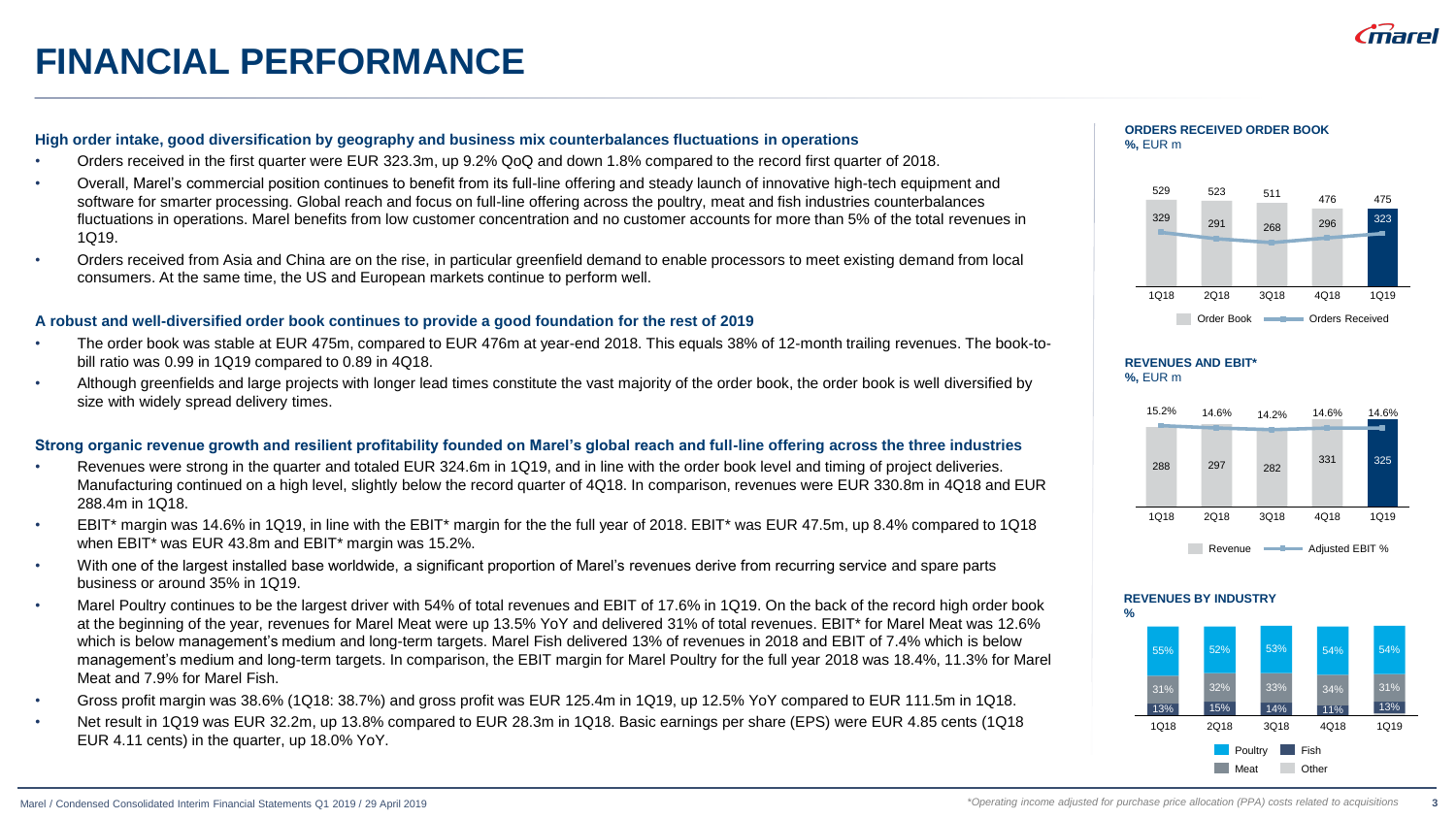

# **FINANCIAL PERFORMANCE**

### **Free cash flow generation and superior working capital cycle**

- Free cash flow in the quarter was EUR 44.0m (1Q18: 34.9). Operational cash flow was EUR 59.6m (1Q18: 55.6m), investments were EUR 10.8m (1Q18: 11.2m), and taxes were EUR 4.8m (1Q18: 9.5m).
- Marel continues to invest in the business to prepare for future growth with the objective to achieve its full potential. Investments into innovation and IT have continued on a high note in the first quarter, while at the same time facility investments are scaling down after a period of significant investments.
- A total of EUR 70m was paid in dividends and share buybacks in the period. Net debt (including lease liabilities) / EBITDA was x2.2 at the end of 1Q19, compared to x2.0 at the end of 4Q18.

### **AGM on 6 March approved a dividend corresponding to 30% of 2018 net result**

- The AGM 2019 approved a dividend payment of EUR 5.57 cents per share, corresponding to 30% of net profits for 2018 paid to shareholders on 27 March 2019. This is a 33% increase in dividend per share compared with the previous year. Under the formal share buyback program initiated in December 2018, Marel has purchased a total of 16.2m of own shares, which corresponds to 2.4% of issued shares in the company. No shares have been purchased since the 2019 AGM. A reduction of the Company's share capital of 11.6m treasury shares was also approved as part of the preparation for the potential dual listing of the Company on Euronext Amsterdam in addition to its current listing on NASDAQ Iceland. Today, Marel holds 1.7% of own shares.
- All proposals to the meeting were approved, including a proposal to authorize the Company to acquire up to 10% of its own shares and that this authorization will be in effect for the next 18 months following approval; a proposal to renew authorization to increase share capital by ISK 100 million nominal value to be used as payment in relation to the acquisition of new businesses; and a proposal to authorize the Board of Directors to increase the Company's share capital of ISK 100 million nominal value in connection with the proposed dual-listing of the Company's shares.

### **Outlook**

- Market conditions have been exceptionally favorable but are currently more challenging in light of geopolitical uncertainty. Marel enjoys a balanced exposure to global economies and local markets through its global reach, innovative product portfolio and diversified business mix.
- In the period 2017-2026, Marel is targeting 12% average annual revenue growth through market penetration and innovation, complemented by strategic partnerships and acquisitions.
	- Marel's management expects 4-6% average annual market growth in the long term. Marel aims to grow organically faster than the market, driven by innovation and growing market penetration.
	- Maintaining solid operational performance and strong cash flow is expected to support 5-7% revenues growth on average by acquisition.
	- Marel's management expects basic earnings per share (EPS) to grow faster than revenues.
- Growth is not expected to be linear but based on opportunities and economic fluctuations. Operational results may vary from quarter to quarter due to general economic developments, fluctuations in orders received and timing of deliveries of larger systems.





### **LEVERAGE** Net debt/EBITDA



### **REVENUES BY GEOGRAPHY**



#### **REVENUES BY BUSINESS MIX** %, 1Q19

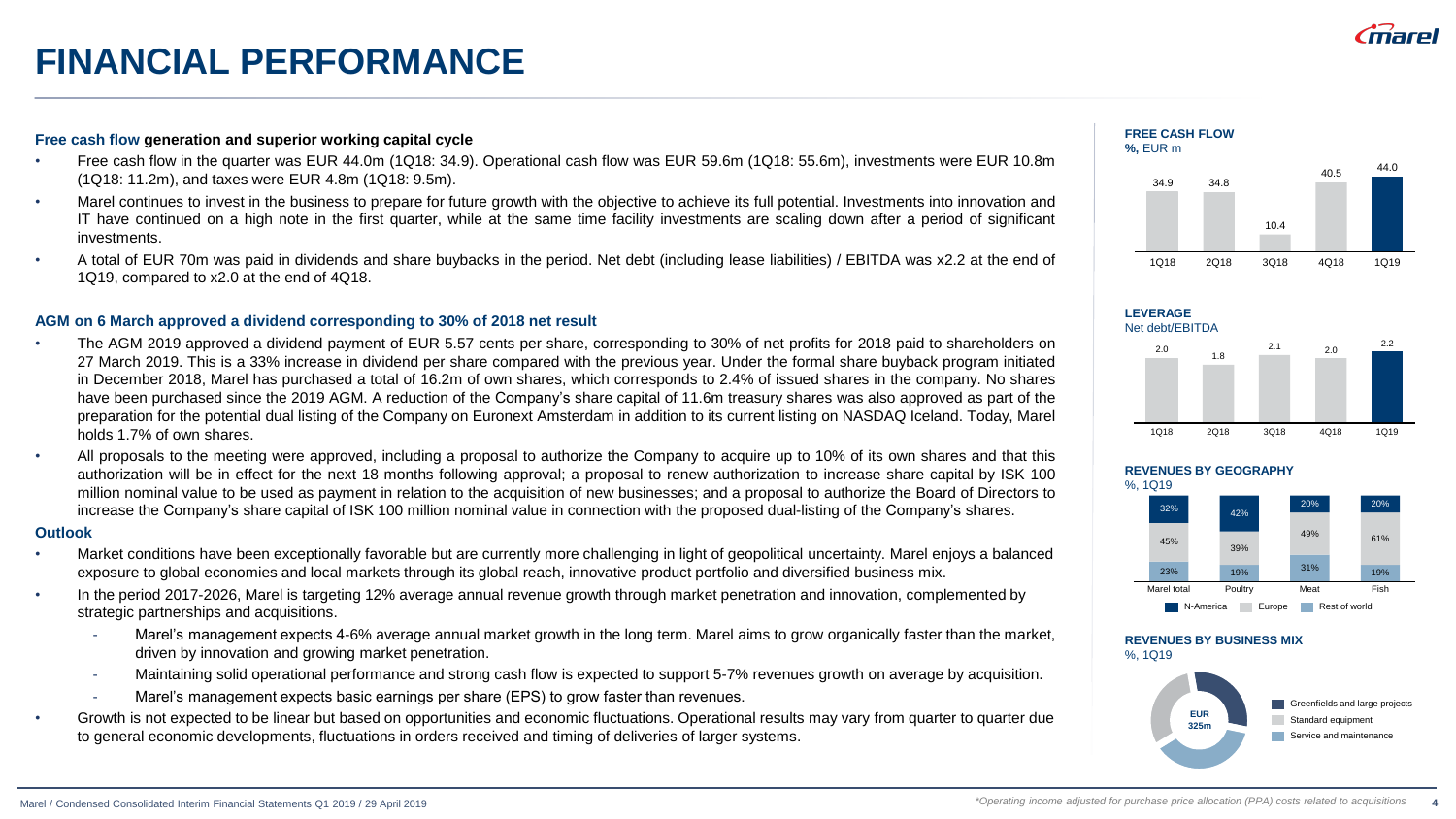# **INDUSTRY PERFORMANCE**

### **MAREL POULTRY MAREL MEAT MAREL FISH**



- Marel Poultry's competitive position remains strong on the back of its established full-line product range, including standard equipment and modules, and service and spare parts revenue from its large installed base worldwide.
- Revenues for Marel Poultry in 1Q19 were up 10.5% YoY or EUR 174.0m (1Q18: 157.4m). EBIT was EUR 30.6m (1Q18: 29.3m) and the EBIT margin was 17.6%. In comparison, the EBIT margin in 2018 was 18.4%.
- Solid operational performance in the quarter was underpinned by high assembly load and deliveries, especially in the US. Orders received by Marel Poultry in the first quarter were good with large orders booked in China, Australia, the US and Columbia.
- The market conditions in Europe are relatively stable while primary processing in the US is experiencing a temporary slowdown on the back of trade issues with China. In such market conditions, there are opportunities to move US customers up the value chain. Turning to China, poultry prices have risen significantly due to trade constraints and limited imports in addition to the swine flu. This, coupled with limited access to labor and rising labor costs are driving investments in automation by local businesses.

Delivered 54% of total revenues and 17.6% EBIT in 1Q19. **Delivered 31% of total revenues and 12.6% EBIT** in 1Q19. **Delivered 13% of total revenues and 7.4% EBIT in 1Q19.** 



|                             | <b>1Q19</b> | <b>1Q18</b> | Change |
|-----------------------------|-------------|-------------|--------|
| Revenues                    | 100.8       | 88.8        | 13.5%  |
| <b>FRIT*</b>                | 127         | 10.7        | 18.7%  |
| $EBIT^*$ as a % of revenues | 12.6%       | 12.0%       |        |

- Marel Meat is now a full-line supplier to the meat processing industry following acquisitions of MPS, with further bolt-on capabilities added with the acquisitions of Sulmaq and MAJA. Integration is on track and focus going forward is on increasing standardization and modularization, as well as upselling and cross-selling.
- Revenues for Marel Meat were EUR 100.8m, up 13.5% YoY (1Q18: EUR 88.8m), in part due to MAJA revenues and strong growth in Asia and Oceania. EBIT\* was EUR 12.7m, up 18.7% YoY (1Q18: 10.7m), resulting in an EBIT\* margin of 12.6%. In comparison, the EBIT\* margin in 2018 was 11.3%.
- Management is targeting medium and long-term EBIT\* margin expansion for Marel Meat. The upselling of secondary and further processing equipment to primary processors is a key focus area in order to reach long-term targets.
- The order book for Marel Meat is strong as the year 2019 started with a record high order book. Large projects in the quarter came from the US, Vietnam and Oman.
- The IPPE exhibition in Atlanta took place in 1Q19. At the IFFA 2019 Frankfurt trade show in May, Marel Meat will introduce several newly developed products that are ready for sale across primary and secondary processing for the meat industry.



|                                | <b>1Q19</b> | <b>1Q18</b> | Change   |
|--------------------------------|-------------|-------------|----------|
| Revenues                       | 40.6        | 38.5        | 5.5%     |
| FRIT                           | 3.0         | 3.3         | $-9.1\%$ |
| <b>EBIT</b> as a % of revenues | 7.4%        | 8.6%        |          |

- Marel Fish is focused on becoming a full-line provider for wild whitefish, farmed salmon and farmed whitefish. The aim is to fill certain primary processing applications with innovation and/or acquisitions. Greater emphasis on standardization of the business has delivered better project execution and improved margins.
- Revenues for Marel Fish in 1Q19 were up 5.5% YoY or EUR 40.6m (1Q18: 38.5m) in part due to higher proportion of revenues from service and spare parts. EBIT was EUR 3.0m (1Q18: 3.3m) and the EBIT margin was 7.4% (1Q18: 8.6%). In comparison, the EBIT margin in 2018 was 7.9%.
- Management is targeting medium and long-term EBIT margin expansion for the segment by accelerating its full-line offering and expanding applications within primary processing.
- The order book for Marel Fish was stable between quarters with order intake on par with 4Q18. There was good geographical and product diversity in orders received, including recurring revenue items and projects booked from Russia, Ireland and Norway. The salmon industry is benefitting from high prices driving strong demand for technology, quality and yield improvement. Automation is also expected to replace manual processing of fast growing farmed whitefish industry.
- At the Brussel seafood trade show, Marel Fish will introduce four new innovative products for smarter processing ready for sale.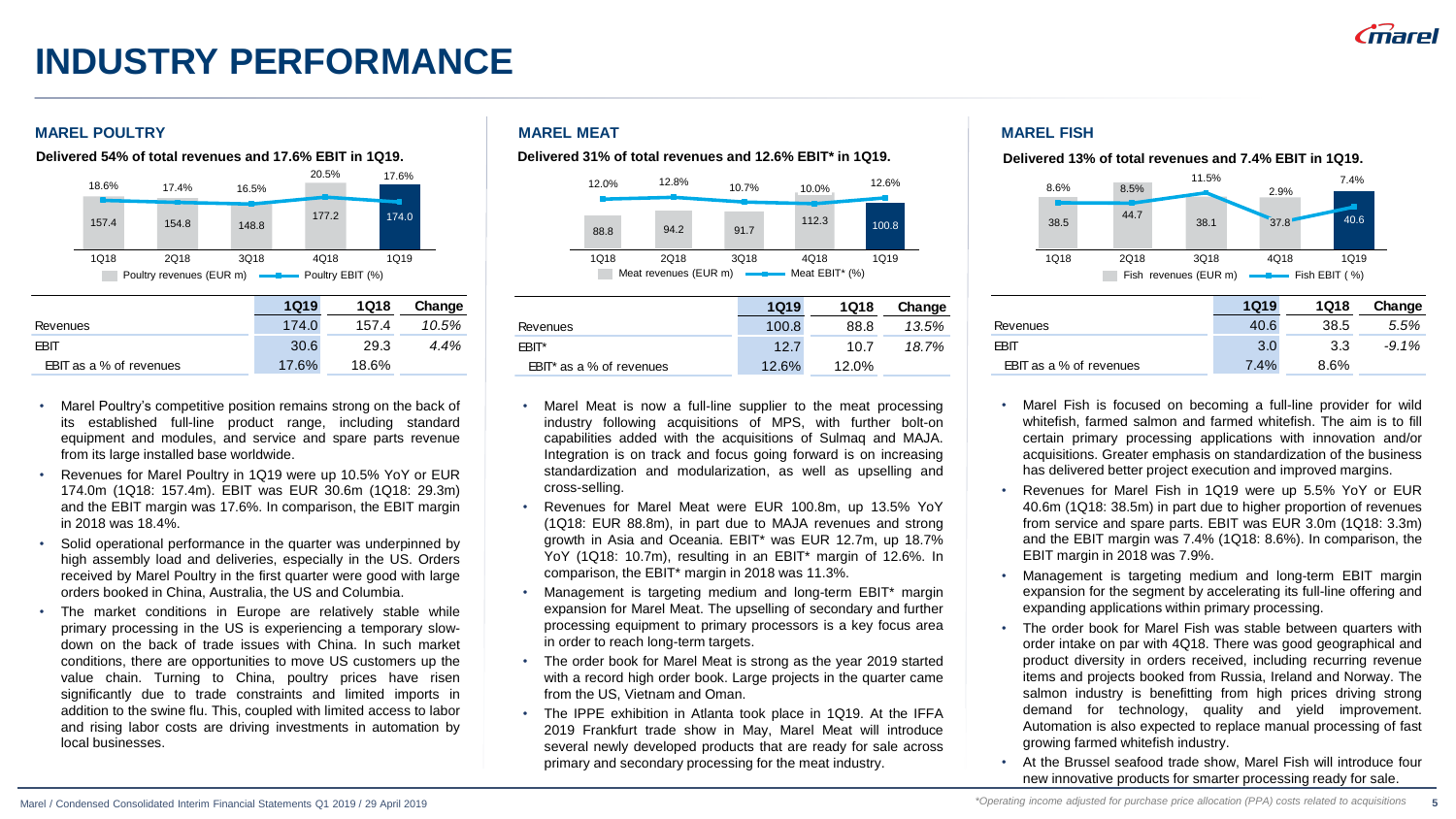### **INVESTOR RELATIONS**

### **Investor meeting and live webcast 30 April 2019**

On Tuesday 30 April 2019, at 8:30 am (GMT), Marel will host an investor meeting where CEO Árni Oddur Thórdarson and CFO Linda Jónsdóttir will give an overview of the financial results and operational highlights in Q1 2019. The meeting is conducted in English and will be held at Marel's headquarters in Iceland.

Please note that the meeting will also be [webcast live on marel.com](http://www.marel.com/webcast) and online participants take part in the Q&A session.

### **2019 Capital Markets Day 2 May in the Netherlands**

Marel will host its 2019 Capital Markets Day at the company's manufacturing and innovation facilities in Boxmeer, the Netherlands on 2 May 2019. On the day, senior management will give presentations on Marel's journey from start-up to global leader, market outlook, financial highlights, business model and strategy. Presentations from the day will subsequently be available on marel.com/IR.

There will also be an optional customer site visit to one of Marel's longstanding customers in the poultry industry on the following day, 3 May 2019.

For further information, please contact [IR@marel.com.](mailto:IR@marel.com)

### **FINANCIAL CALENDAR**

- Marel will publish its interim and annual Condensed Consolidated Financial Statements according to the below financial calendar:
	- Q2 2019 24 July 2019
	- Q3 2019 23 October 2019
	- Q4 2019 5 February 2020
	- AGM 4 March 2020
- Financial results will be disclosed and published after market closing.

### **DISCLAIMERS**

### **Forward-looking statements**

Statements in this press release that are not based on historical facts are forward-looking statements. Although such statements are based on management's current estimates and expectations, forward-looking statements are inherently uncertain. We therefore caution the reader that there are a variety of factors that could cause business conditions and results to differ materially from what is contained in our forwardlooking statements, and that we do not undertake to update any forward-looking statements. All forward-looking statements are qualified in their entirety by this cautionary statement.

### **Market share data**

Statements regarding market share, including those regarding Marel's competitive position, are based on outside sources such as research institutes, industry and dealer panels in combination with management estimates. Where information is not yet available to Marel, those statements may also be based on estimates and projections prepared by outside sources or management. Rankings are based on sales unless otherwise stated.

### **US Disclaimer**

Any sale of Marel hf.'s ordinary shares has not been and will not be registered under the United States Securities Act of 1933, as amended (the Securities Act), and will not be offered or sold in the United States absent registration or an applicable exemption from the registration requirements of the Securities Act. There will be no public offer of the ordinary shares in the United States (for these purposes, the "United States" means the United States of America, its territories and possessions, any State of the United States, and the District of Columbia).

### **CONTACT US**

**Tinna Molphy** Manager in Investor Relations

**Marino Thór Jakobsson** Investor Relations Analyst

[IR@marel.com](mailto:IR@marel.com) Tel: (+354) 563 8001.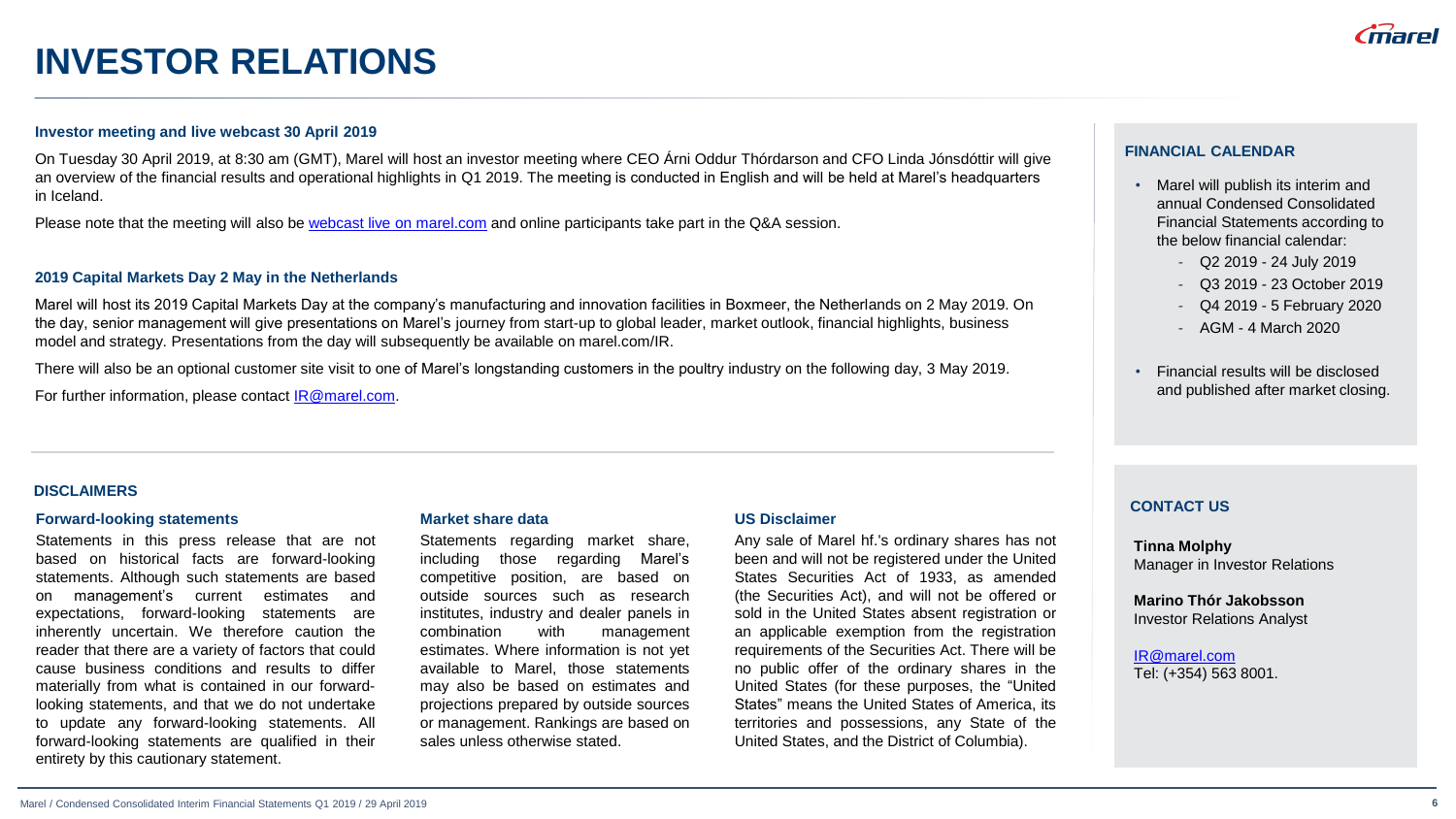

# **COMPARISON OF ANNUAL AND INTERIM KEY FIGURES**









**EBIT\***  $\frac{0}{0}$ 



**FREE CASH FLOW** EUR m